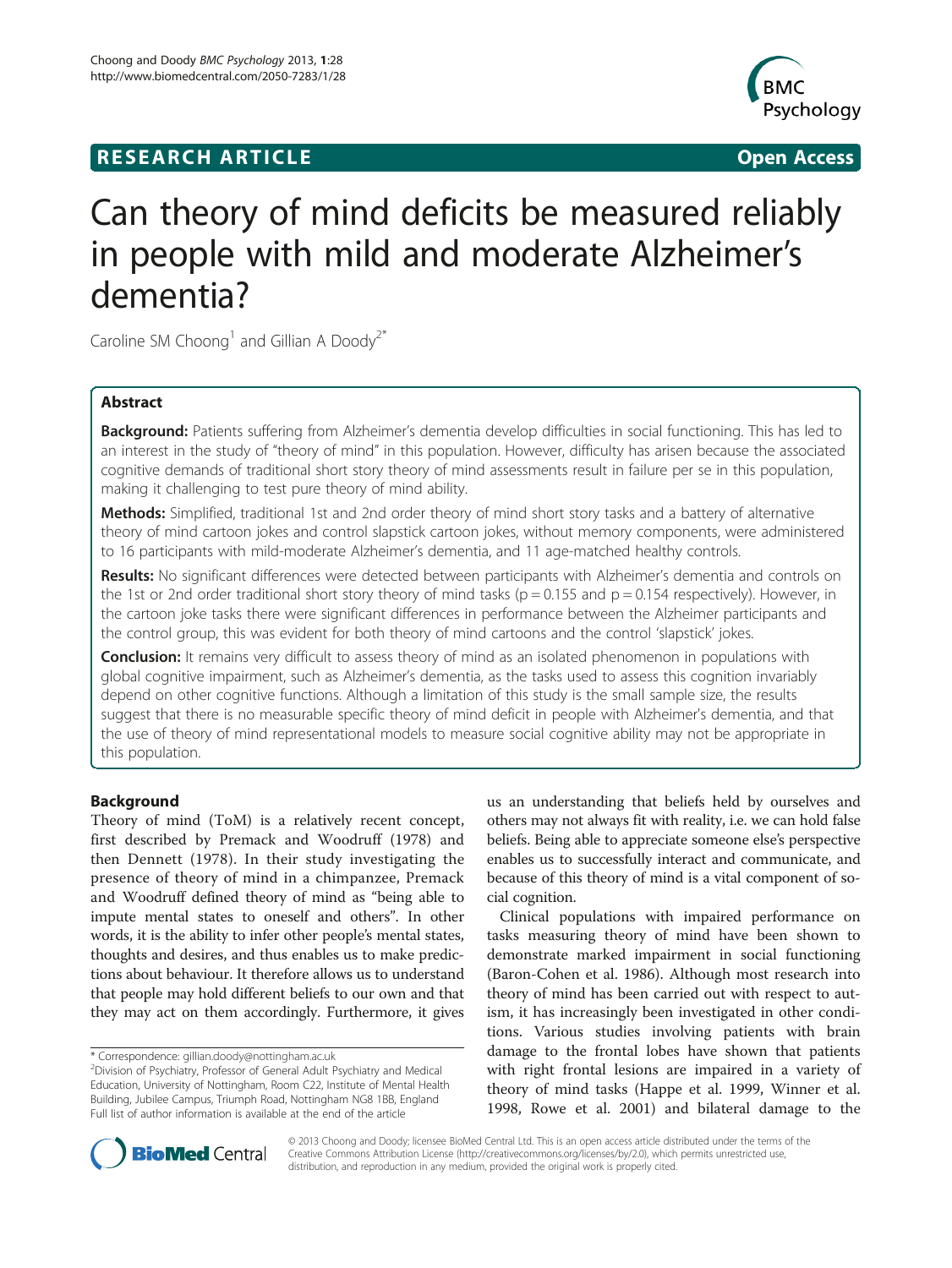orbitofrontal cortex has been associated with difficulty comprehending "faux pas" (Stone et al. [1998](#page-8-0)). There is preliminary evidence that ToM difficulties may occur in patients with Parkinsons Disease (Poletti et al. [2011](#page-8-0)), and the different forms of dementia have also been an area of research interest, particularly fronto-temporal dementia, due the markedly impaired social skills encountered in this group of patients (Gregory et al. [2002](#page-8-0), Fernandez-Duque et al. [2009\)](#page-8-0). Although perhaps not as severe as in fronto-temporal dementia, in Alzheimer's disease, as the illness progresses, patients develop problems in social functioning and this has led to an interest into whether this may be caused by an underlying mentalising deficit.

Associations have been found between theory of mind and other aspects of cognition including verbal and performance intelligence, executive function, and information processing speed (Charlton et al. [2009\)](#page-7-0). Various studies have used functional imaging and neuropsychological techniques to investigate the neural basis of theory of mind abilities in humans. They have identified a specific group of cortical regions that are reliably implicated in theory of mind, the so-called "Theory of Mind Network". Included in these regions are the medial prefrontal cortex, the temporal poles and the temporo-parietal junction (Frith & Frith [2003](#page-8-0), Saxe et al. [2004](#page-8-0), Apperly et al. [2004](#page-7-0)). These brain regions are very consistent and generally identifiable in 90% of individual subjects. Alzheimer's disease primarily affects the frontal and temporo-parietal areas of the brain, although it is associated with global atrophy of all brain regions in the latter stages.

# Assessing theory of mind

It is accepted that the gold standard test of understanding the minds of others is to grasp that they can hold false beliefs that are different from one's own correct knowledge (Dennett [1978\)](#page-8-0). Wimmer & Perner ([1983](#page-8-0)) developed a paradigm that can be used with children from the age of 4 based on the case where the child's own belief is different from someone else's belief. The child needs to be aware that different people can have different beliefs about a situation in order to succeed on the task. The scenario they developed describes a child putting an object in a cupboard and going outside to play. While he is outside, his mother moves the object to another location. Participants are asked to predict where he will look for the object on his return.

Second order tasks test one's ability to infer what someone else thinks about what another person thinks (Perner & Wimmer [1985\)](#page-8-0). In this scenario, the same boy described above, actually witnesses his mother moving the object, but without her knowledge, and participants are asked to predict where the mother thinks her son will look for the object on his return.

Other methods that have been used include short stories involving double bluff, mistakes, persuasions or white lies (Happe [1994](#page-8-0)). More recently there have been other methods devised involving the interpretation of abstract or non-literal language, as this is a skill that is thought to require the ability to attribute appropriate mental states. For instance the interpretation of sarcasm, irony or deceit involves an understanding of what the speaker knows, believes, or intends (Baron-Cohen et al. [1999](#page-7-0)). Baron-Cohen et al. ([1999](#page-7-0)) developed the faux pas test, designed for children aged 7–11, which involves the individual understanding why the speaker should not have said what he said (i.e. the faux pas), that the speaker does not realize that he has spoken in error, and why the listener would feel insulted or hurt. These tasks are felt to be more complex and subtle, however they are confounded by an increase in level of difficulty as they require understanding of non-literal language, inference of implicit meanings, recognition and understanding of complex social situations and it is difficult to control for these confounding cognitive variables. This suggests that tests such as these would not really be suitable methods for assessment of theory of mind in those populations with pre-existing cognitive impairment. Another example of alternative methods used for theory of mind assessment is the Reading the Mind in the Eyes task (Baron-Cohen et al. [1997](#page-7-0)). In this task subjects view a series of eye region photographs. They are then required to select from a given number of choices what emotion it is that they see expressed in the eyes. Again, it is thought that these less traditional methods of theory of mind assessment may be drawing on other cognitive skills aside from theory of mind and therefore results need to be interpreted cautiously.

Some studies have used cartoons to test theory of mind in other conditions, which eliminates any linguistic demand from the task. It also negates demands on working memory. This method has been applied by a number of authors in studying theory of mind, for example Corcoran et al. [\(1997](#page-8-0)) who used visual jokes presented as cartoon drawings in their study of mentalising ability in adults with schizophrenia as these tasks were short, enjoyable and undemanding of other skills that were compromised by the illness such as logical memory and concentration. The methodology involved presenting participants with a selection of visual jokes which were either 'physical/slapstick' jokes, or those which required an understanding of theory of mind to interpret. This technique has also been employed by Gallagher et al. [\(2000](#page-8-0)), who used cartoon jokes in a functional neuroimaging study investigating theory of mind. These same jokes were used in a number of other studies assessing theory of mind in populations with fronto-temporal dementia, Huntington's disease and motor neurone disease (Snowden et al. [2003](#page-8-0), Gibbons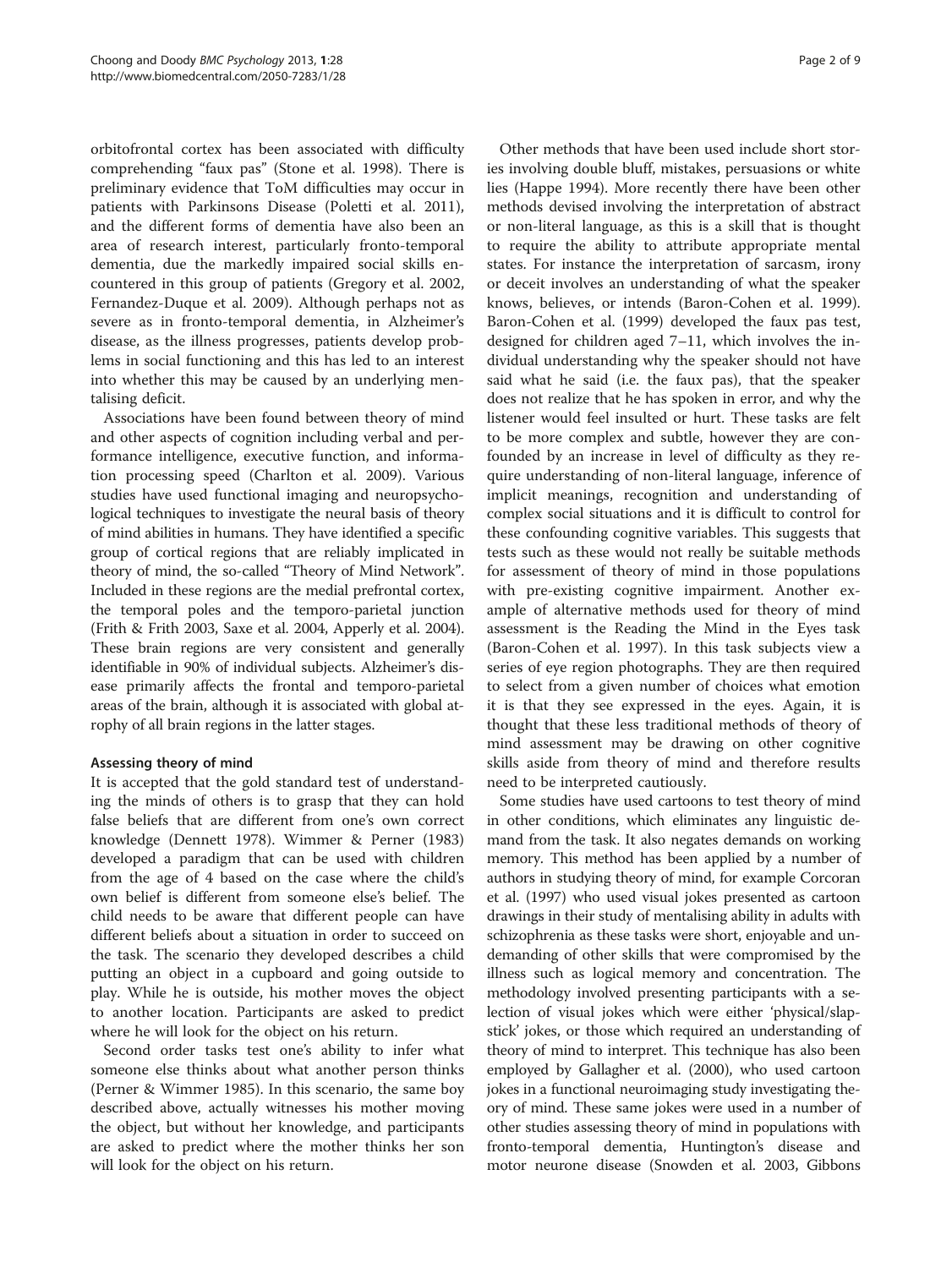et al. [2007](#page-8-0)), as well as a further study in patients with schizophrenia (Marjoram et al. [2005](#page-8-0)).

### Theory of mind in Alzheimer's disease

It is widely accepted that theory of mind tests are mentally demanding and that performance may be impaired by executive deficits and cognitive impairment (Saltzman et al. [2000\)](#page-8-0). As an example, second order false belief tasks involve such cognitive abilities as being able to integrate relational information, retain information in working memory and filter out distracting and nonrelevant information. This is obviously a major hurdle in the study of theory of mind in Alzheimer's dementia.

Cuerva et al. [\(2001](#page-8-0)) compared patients with Alzheimer's dementia to healthy controls using a short scenario assessing 1st and 2nd order false belief, as well as short stories involving various scenarios e.g. lie, joke, misunderstanding and sarcasm. They found a significant difference in performance of their subjects on the 2nd order short story task. The authors acknowledged the long and complex nature of these tasks in particular and noted that those who failed had more severe cognitive deficits than those who passed.

Gregory et al. ([2002\)](#page-8-0) compared patients with Alzheimer's dementia with normal controls and patients with frontotemporal dementia across a range of tasks encompassing 1st and 2nd order false belief tasks, recognition of faux pas, and reading the mind in the eyes. The authors concluded that there was very little evidence pointing to a theory of mind deficit in Alzheimer's dementia as the only task they performed poorly on was the 2nd order task which placed heavy memory and linguistic demands on the participants. Instead they suggested that it was more likely that the cognitively demanding nature of the 2nd order tasks is what accounted for the participants' poor performance rather than the presence of a mentalising deficit. It should be noted however that the participants in this study were younger and higher functioning than typical patients with Alzheimer's dementia.

Fernandez-Duque et al. ([2009](#page-8-0)) followed up on this study, stating that they used the most basic ToM tasks in the literature. Again they found that the AD group performed well on 1st order tasks but were impaired when it came to the 2nd order tasks. They concluded that impaired performance in the tasks was a result of cognitive deficits rather than a mentalising ability. It was felt that the demands on e.g. reasoning, working memory and comprehension that were required by these tasks were what caused the apparent ToM impairment.

To try and elucidate the reasons for poor performance on second order tasks found in patients with Alzheimer's dementia in previous studies, Zaitchik et al. ([2004](#page-8-0)), Zaitchik et al. [\(2006\)](#page-8-0) included control conditions in each of their several theory of mind tasks, to try to determine

if the impairments were due to failure of mental state inference as opposed to inferences about information unrelated to a mental state. They also included an older and more impaired group of patients than previous studies and used the most basic tasks in theory of mind literature, which were designed initially for preschool children and which place minimal demands on language, memory and attention.

These authors found that on a range of first order tasks, Alzheimer patients were not significantly different from controls. In terms of performance on second order tasks, performance was more variable. On more traditional 2nd order false belief tasks, the Alzheimer group were significantly impaired when compared to controls, but performance was similar on both the belief questions as well as the control questions. The authors tested participants with 3 different 2nd order mental state inference tasks.

The first was a fairly traditional 2nd order false belief task in which the participant is told a short story and then asked questions that require the ability to infer what someone thinks about another person's belief. The story was illustrated by four simple line drawings and was read aloud. Questions were asked as the story progressed to minimise demands on memory. Subjects were also given a control task that required them to make inferences not pertaining to mental states. This involved a rather complex task of making inferences regarding the location of a particular object from photographs, based on previous work done by the authors (Zaitchik [1990](#page-8-0)). These tasks were very complicated, appearing more so than the mental state inference tasks, and placed very heavy linguistic and memory demands on the participant. This is supported by the fact that the Alzheimer group did not perform as well on the control questions as they did on the mental state inference questions, even in the first order component of the task, in which they performed well. In the 2nd order component of this task they were similarly impaired across both the 2nd order mental state inference task as well as the control inference task. The authors felt that the difference between performance on the 1st and 2nd order tasks lay in demands on general cognitive processes rather than demands on processing of mental states.

In the second task the authors tested the ability of participants to make first and second order inferences about beliefs and apply them to situations involving social/ moral responsibility. The authors found no significant difference between controls and those with Alzheimer's dementia, however the results did show that both groups did worse on the 2nd order questions, which were more difficult.

In the final task the authors evaluated the participants' understanding of the relationship between belief and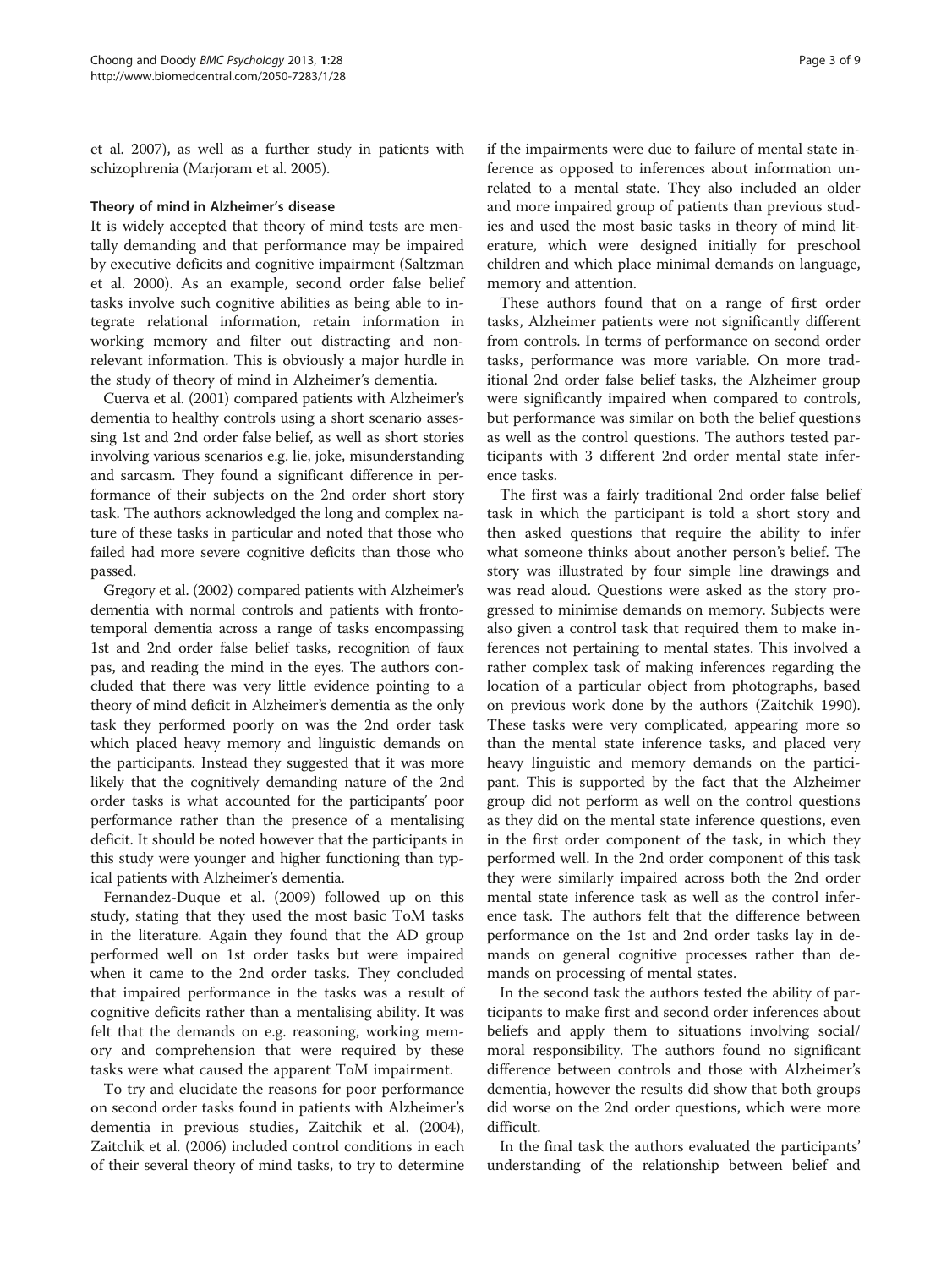behaviour – i.e. the subjects did not have to infer a character's belief but were provided with options and were required to choose the most appropriate one. The control task involved questions relating to a photograph of a drawing depicting an object in a particular location, and the location is then changed. This again was similar to the 1st task except the participants were given options to choose from. While the Alzheimer groups did tend to perform more poorly than the controls, the only results that reached statistical significance were in the control 2nd order task, which again were attributed to the very heavy cognitive demands of the tasks.

## Study aims

As can be seen these previous studies have been hampered by the difficulty in interpreting the results of standard ToM tests due to confounding cognitive impairments. Our aim was therefore to determine if it was possible to simplify the "gold standard" false belief task even further to determine if these simplifications would enable a group of patients with AD to successfully perform the task, in particular the more complex 2nd order task. In addition, this study seeks to trial the visual joke task, which negates any demand on working memory, in the assessment of theory of mind in Alzheimer's dementia.

This study also further seeks to clarify if there is any relationship between performance on theory of mind tasks and brain area specific cognitive domains in Alzheimer's dementia. This is achieved by co-administration of the CAM-COG, which is the cognitive component of the Cambridge Examination for Mental Disorders of the Elderly – revised version (CAMDEX-R, Roth et al. [1998](#page-8-0)) and the Frontal Assessment Battery (FAB; Dubois and Litvan [2000](#page-8-0)), in addition to theory of mind tasks, to experimental groups.

# Methods

# Participants

The study was conducted under the auspices of the local research ethics committee. Participants with mild or moderate Alzheimer dementia (AD) and normal controls (NC) were sought from a local memory clinic. Controls were recruited from the spouses or relatives of those attending the clinic or local Alzheimer's café, all gave written, informed consent to take part. Participants in the two AD groups either had the capacity to consent to take part, or if this was deemed lacking by the investigator (CC, a specialist in old age psychiatry), their participation was discussed with an accompanying relative, who was asked to sign a form stating that they had no objection to their relative taking part. All participants spoke English as their first language.

# Inclusion and exclusion criteria

All participants with Alzheimer's dementia met NINCDS/ ADRDA criteria for probable Alzheimer's Dementia

(McKhann et al. [1984\)](#page-8-0). Medical notes of potential participants were reviewed and those with a documented medical condition that may cause dementia, or those with co-morbid psychoses, depression or other mood disorders, were excluded. Alzheimer's participants were screened using the Hachinski Ischaemic Index (Hachinski et al. [1975\)](#page-8-0), which represents a brief clinical tool helpful in the "bedside" differentiation between Alzheimer's and Vascular dementia. Its utility has been validated by metaanalysis in pathologically verified patients with dementia. A cut-off score ≤ 4 for Alzheimer's dementia and ≥ 7 for vascular dementia has a sensitivity of 89% and a specificity of 89% (Moroney et al. [1997](#page-8-0)). Healthy controls were screened using the Mini Mental State Examination (MMSE; Folstein et al. [1975\)](#page-8-0), those scoring 27 or less were excluded. The MMSE was chosen as the mode of assessment as this was the screening test being used in the memory clinic from which participants were being recruited. In non-clinical community settings the MMSE has a negative predictive value of 98.5% and therefore appropriate for use in ruling out a dementia in healthy controls (Mitchell [2009\)](#page-8-0).

Participants or their relatives were questioned as to whether they had hearing or visual impairments that would impede their performance on the administered tasks, and if so were excluded.

### Assessments

AD participants were assessed using the CAMCOG section of the revised Cambridge Examination for Mental Disorders of the Elderly (CAMDEX-R, Roth et al. [1998](#page-8-0)). The CAMDEX-R is a diagnostic assessment which provides a way to identify dementia, and to differentiate it from other common disorders and the normal processes of aging consisting of a structured clinical interview, a brief neuropsychological battery (CAMCOG) and a structured interview with a relative or other informant. The CAMCOG is devised to assess all the cognitive deficits specified in operational diagnostic criteria, i.e. memory impairment, aphasia, apraxia, agnosia and executive function. Items within a cognitive domain are graded in difficulty to permit assessment of the full range of cognitive ability. The following broad areas of cognitive function are assessed: orientation, language, memory, attention/calculation, praxis, abstract thinking and perception. This was done in order to try and determine if there was any correlation between deficits in specific cognitive domains, in particular executive function, and performance on theory of mind tasks. Participants were also assessed using the frontal assessment battery (FAB) to provide an additional assessment of executive function. The FAB is a short cognitive and behavioural 6 subtest battery for the bedside screening of global executive dysfunction. The performance on the 6 subtests of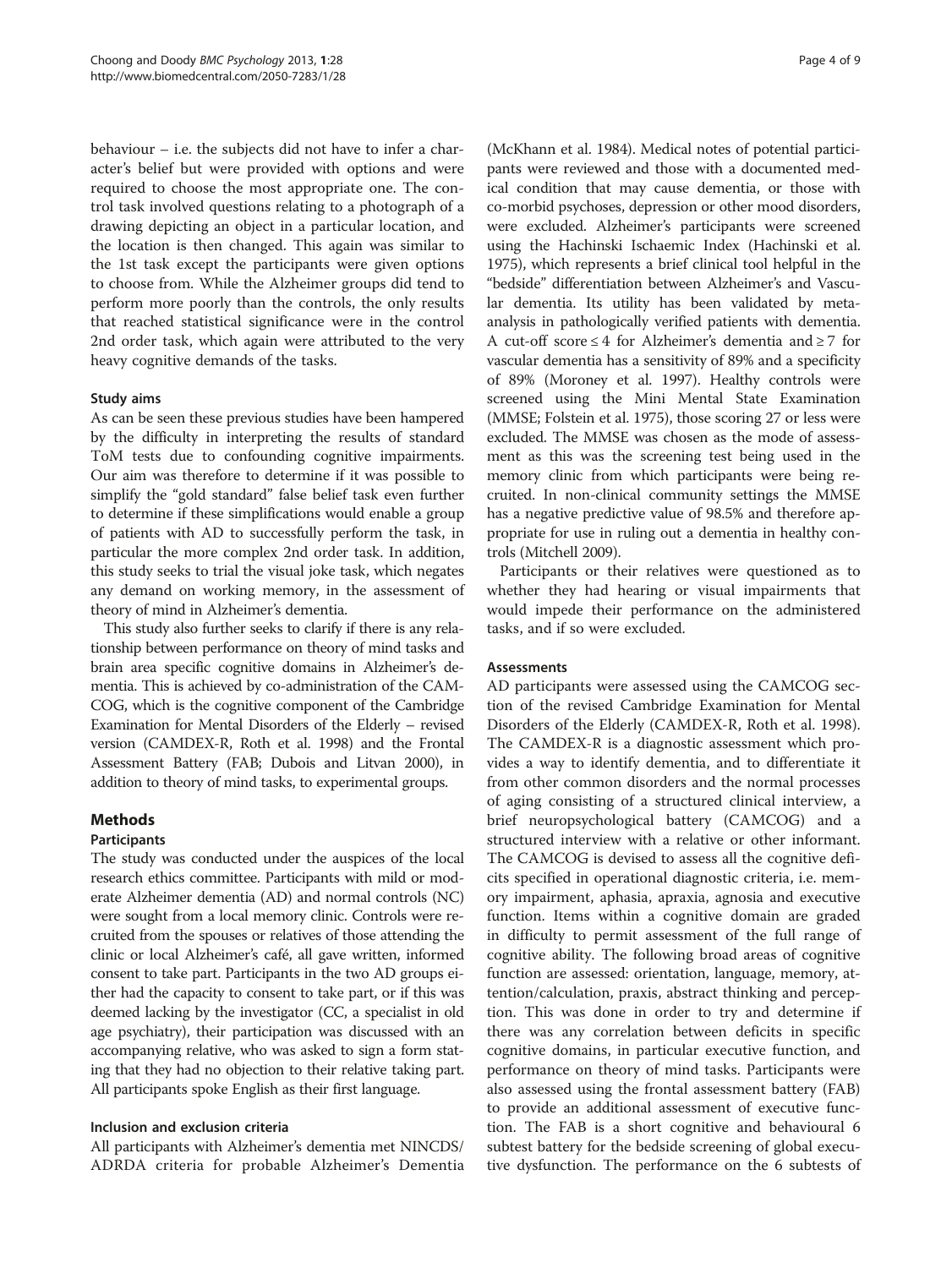the FAB gives a composite global score, which evaluates the severity of dysexecutive syndrome and suggests a descriptive pattern of executive cognitive function in a given patient (Dubois and Litvan [2000](#page-8-0)). The FAB has been shown to be useful in the examination of executive function in Alzheimer's dementia (Castiglioni et al. [2006](#page-7-0)). The AD group was also assessed on the MMSE to enable subdivision into two severity groups, i.e. AD-Mild: MMSE score ≥ 20 and AD-Mod: MMSE score 10–19.

All cases and controls were administered the tests in the same order, first the short story theory of mind task followed by the cartoon joke tasks.

## Short story task

This is a classic first and second order theory of mind (ToM) false belief task based on Perner and Wimmer ([1985](#page-8-0)). Participants are asked questions relating to a scenario, which tests their ability to attribute false beliefs to the characters in the narrative. To minimise cognitive demands and reliance on verbal memory, and to try and ensure that participants were not failing the ToM task due to cognitive deficits, several additional measures were taken. Language was standardised to simple, short and basic sentences. The scenario was depicted with dolls to enable visualisation of the story, and was narrated by the researcher. Questions were asked as the story progressed, rather than at the end. Participants only proceeded through the whole task if sequential questions were answered correctly. If control questions were answered incorrectly, the scenario was repeated only once.

The scenario itself consisted of five simple sentences relating to two children playing with a toy train. In the scenario, child A puts the toy in a location witnessed by child B and child B then leaves the room. Child A then moves the toy but unbeknownst to them, child B witnesses this. Child B then returns to the room. The participant was asked factual questions as the story progressed to determine their understanding of the narrative. A total of five questions were asked, three assessing understanding of the scenario, one assessing 1st order theory of mind and one assessing 2nd order theory of mind (see Additional file [1\)](#page-7-0).

# Cartoon joke task

Participants were shown a series of 15 single image cartoons (provided by Gallagher et al. [2000](#page-8-0)) (see Additional files [2, 3](#page-7-0) and [4\)](#page-7-0). Three sets of single image cartoon jokes were chosen. Five of these cartoons depicted either slapstick or behavioural jokes, i.e. they could be understood in physical or behavioural terms (no theory of mind component). The other ten jokes required an understanding of the characters' mental states in order to appreciate the joke, five involved ignorance or false belief

(1st order theory of mind) and five involved deception (2nd order theory of mind). The jokes were presented to each participant in the same order, starting with the slapstick, ignorance or false belief, and finally deception. Participants were informed the cartoons were intended to be humorous and were asked to explain each in these terms. Responses were recorded verbatim. A score out of zero to five was assigned to each category on completion. For a correct answer to be awarded the participants were expected to use appropriate mental state language.

## Statistical analysis

Data was analysed using SPSS for Mac version 19. A one-way ANOVA was performed to ensure participants and controls were age matched. The mean scores and standard deviations of the CAMCOG domains and FAB were calculated for the Alzheimer's subjects. Fisher's exact test was used to investigate differences in 1st and 2nd order theory of mind between mild and moderate Alzheimer's sub-groups and control group. In the 1st order short story task, independent t tests were performed to compare those who passed and those who failed the task to determine any differences in scores on cognitive measures, with a Bonferroni correction applied as multiple comparisons were being made. Friedman's test was used to determine any difference in performance on any subcategory of cartoon (ignorance/false belief, deception or slapstick) within each group (controls or Alzheimer's groups). A Kruskal-Wallis test was then used to examine differences between controls, mild and moderate Alzheimer groups on the cartoon joke task. A post-hoc Mann–Whitney U test was performed to ascertain significant differences between combined groupings. Spearman's rank order correlation (rho) with Bonferroni correction was performed to assess correlations between performance on the cartoon joke task and scores on the MMSE, specific domains on the CAMCOG and the FAB in subjects with Alzheimer's disease. p values were set at 0.05 unless otherwise stated.

### Approval for Study

Ethics Approval granted by: National Research Ethics Service, Nottingham Research Ethics Committee 1, 1 Standard Court, Park Row, Nottingham, NG1 6GN. REC Ref no: 08/H0403/146.

Institutional sponsor: Research Innovation Services, University of Nottingham, University of Nottingham, King's Meadow Campus, Lenton Lane, Nottingham NG7 2NR. Ref no: RIS8133.

# Results

Twenty seven adults participated (AD-Mild, n = 7, AD-Mod,  $n = 9$  and NC,  $n = 11$ ). A one-way ANOVA found no significant difference between the three groups for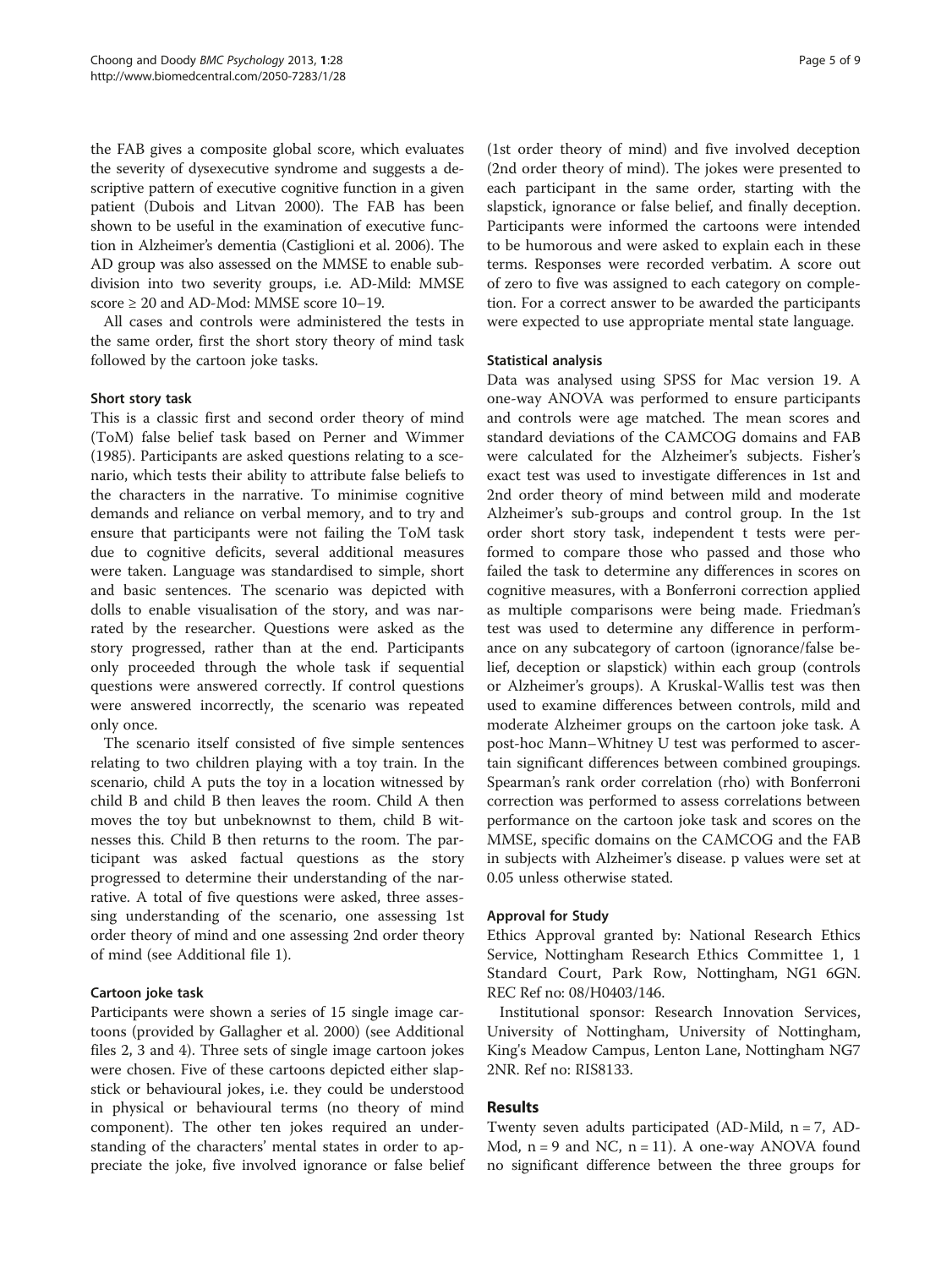mean age ( $p = 0.233$ ). The age range was 65–87 years. The mean MMSE for the mild AD group was 22.3 (s.d. 1.4) and for the moderate AD group 16.3 (s.d. 2.2). There was an excess of females in the control group (8:3) but equal ratios in mild (4:3) and moderate (3:4) AD groups. As expected, the mean scores on the executive subscale of the CAMCOG and the FAB were higher in the mild AD group than the moderate AD group, 12.6 (s.d. 3.2), 10.9 (s.d. 4.5) and 7.9 (s.d. 5.2), 8.8 (s.d. 3.6) respectively. Table 1 shows the mean CAMCOG and FAB scores.

# Between group comparison on the short story task 1st order false belief question

As numbers were small, the mild and moderate Alzheimer group results were combined for this analysis. Participants who failed any of the three reality questions were excluded from the analysis, as they were deemed to have not correctly understood the scenario and therefore theory of mind could not be assessed. Of the remainder there were two groups, those who passed the 1st order question and those who failed. All healthy controls  $(n =$ 

# Table 1 Mean scores from various domains of CAMCOG and Frontal Assessment Battery (FAB) for mild and moderate Alzheimer group

|                                 | Mild AD<br>group | Moderate<br>AD group |
|---------------------------------|------------------|----------------------|
| Orientation score/10            | 7.4              | 4.8                  |
| Mean (SD)                       | (1.3)            | (2.6)                |
| Language score/30               | 23.9             | 20.1                 |
| Mean (SD)                       | (1.7)            | (3.7)                |
| Memory score/27                 | 10.9             | 9.0                  |
| Mean (SD)                       | (3.1)            | (3.4)                |
| Attention & calculation score/9 | 6.3              | 4.7                  |
| Mean (SD)                       | (2.7)            | (2.7)                |
| Praxis score/12                 | 10.1             | 8.8                  |
| Mean (SD)                       | (1.4)            | (2.2)                |
| Abstract score/8                | 5.7              | 2.0                  |
| Mean (SD)                       | (3.6)            | (2.7)                |
| Perception score/9              | 6.6              | 5.3                  |
| Mean (SD)                       | (1.0)            | (2.1)                |
| Total score/105                 | 69.6             | 54.7                 |
| Mean (SD)                       | (6.7)            | (11.7)               |
| Executive function score        | 12.6             | 7.9                  |
| from CAMCOG/28                  | (3.2)            | (5.2)                |
| Mean (SD)                       |                  |                      |
| Functional assessment           | 10.9             | 8.8                  |
| Battery (FAB) score/18          | (4.5)            | (3.6)                |
| Mean (SD)                       |                  |                      |

11) completed the task and passed the reality questions, one failed the 1st order theory of mind question. In the Alzheimer group ( $n = 16$ ), four subjects failed the reality questions, of the remaining twelve, seven passed the 1st order ToM question and five failed. Overall, no significant difference was found using Fisher's exact test between the healthy control group and combined Alzheimer's group.

# Between group comparison on the short story task 2nd order false belief question

The above analysis was replicated for the 2nd order ToM component of the task. Only those participants who successfully completed the 1st order task continued to the 2nd order question. Of the ten healthy controls continuing all passed the 2nd order ToM question correctly. From the seven subjects in the combined Alzheimer's group who passed the 1st order task, two failed the 2nd order question and five passed. Again in this instance no significant difference was found between the Control and Alzheimer groups on performance on the 2nd order component of the Theory of Mind task ( $p = 0.154$ ).

# Differences between Alzheimer's subjects who passed and those who failed the 1st order theory of mind task

No significant differences were found between performance in the two groups in any cognitive domains, total CAMCOG, MMSE scores, or measures of executive functioning (p value set at 0.005 once Bonferroni correction applied for 11 comparisons). As only those who passed the 1st order ToM question proceeded to the second order question, it was not possible to carry out a similar analysis on the results of the 2nd order ToM component of the task as numbers were too small. We also looked for any difference in performance by age between those who passed and failed using an independent t test, and again, no significant difference was found ( $p = 0.410$ ). Although the Alzheimer groups were combined for the analysis, there did not seem to be a specific pattern of those who passed being from one of the severity groups. Of the 7 who passed the task from the AD group, 4 were moderate in severity and 3 were mild. Of the 5 who failed the task, 3 were moderate in severity and 2 were mild.

# Between group comparison of performance on each type of cartoon joke

For each type of cartoon a significant difference was found in scores between the three different groups using the Kruskal-Wallis test (Slapstick  $p = 0.007$ , false belief/ ignorance  $p = 0.012$  and deception  $p = 0.004$ ). Considering mean ranks, the control group scored highest, followed by the mild AD group, and the moderate AD group obtained the lowest scores (For median scores see Table [2\)](#page-6-0). Post-hoc Mann–Whitney U tests showed that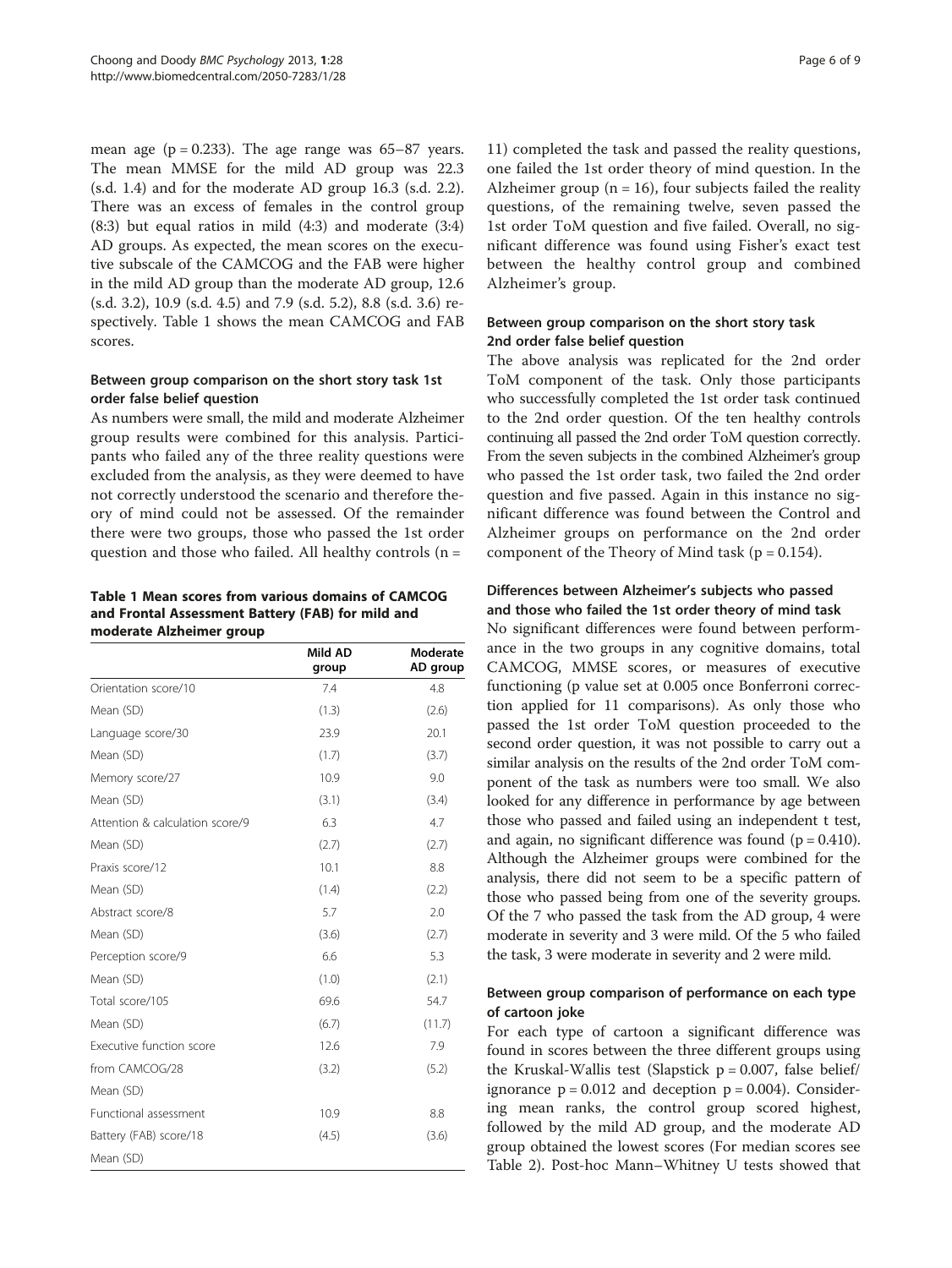<span id="page-6-0"></span>Table 2 Median scores with inter quartile range for performance on different categories of jokes in each group

|                                       | False belief/<br><b>Slapstick</b><br><b>Deception</b><br>lgnorance |                                 |                                  |  |
|---------------------------------------|--------------------------------------------------------------------|---------------------------------|----------------------------------|--|
|                                       | <b>Median (Inter</b><br>quartile range)                            | Median (Inter<br>quartile range | Median (Inter<br>quartile range) |  |
| Control group $(n = 11)$              | 4(2)                                                               | 4(2)                            | 4(2)                             |  |
| Mild Alzheimer<br>$group (n = 7)$     | 2(2)                                                               | 2(1)                            | 1(1.5)                           |  |
| Moderate Alzheimer<br>group $(n = 9)$ | 1(1)                                                               | 1 (2)                           | 0(1)                             |  |

this significant difference was between the Mild AD group & control group, and Moderate AD group and control group, for each type of cartoon (see Table 3).

It has been suggested in some studies, that jokes involving deception are harder to comprehend than slapstick jokes. However using the Friedman test, no significant differences were found in scores for the three different types of jokes in any of the three experimental groups (mild AD  $p = 0.119$ , moderate AD  $p = 0.143$  and control  $p = 0.355$ ).

# Correlations between scores on cartoon jokes and specific cognitive domains

Spearman's rank order correlation (rho) to which a Bonferroni correction was then applied was used to determine if there was any correlation between performance on the cartoon joke tasks and scores on the MMSE, specific domains on the CAMCOG and measures of executive functioning. None of these reached statistical significance.

# **Discussion**

Traditional short story ToM tasks and Alzheimer's disease Using the false belief short story task, no significant differences were found in performance on the question evaluating 1st order ToM between those with Alzheimer's dementia and healthy age matched controls. This is in line with findings from previous studies (Gregory et al. [2002](#page-8-0), Zaitchik et al. [2004,](#page-8-0) Zaitchik et al. [2006](#page-8-0) and Fernandez-Duque et al. [2009](#page-8-0)). The Alzheimer subjects included in

Table 3 Post-hoc Man-Whitney U tests for cartoon joke task p values by groupings

|                         | p values         | p values                            | p values  |
|-------------------------|------------------|-------------------------------------|-----------|
|                         | <b>Slapstick</b> | <b>False belief</b><br>or ignorance | Deception |
| Mild AD vs. control     | 0.047            | 0.021                               | 0.014     |
| Moderate AD vs. control | 0.003            | 0.011                               | 0.003     |
| Mild AD vs. moderate AD | 0.249            | 0.344                               | 0.315     |

the majority of these earlier studies were less impaired and younger than those in the present study. However, Zaitchik et al. [\(2004](#page-8-0)) intentionally included older and more impaired subjects. Therefore the findings in our study would seem to be in keeping with those of earlier studies, i.e. there remains no demonstrable 1st order ToM deficit in Alzheimer's dementia, as assessed by this traditional method. Furthermore, it finds no 1st order ToM deficits in individuals with differing severity of Alzheimer's disease.

This study also found no significant differences between performance on the more complex 2nd order ToM tasks between normal controls and those with Alzheimer's dementia. This was not replicated in other studies (Cuerva et al. [2001,](#page-8-0) Gregory et al. [2002,](#page-8-0) Zaitchik et al. [2004](#page-8-0), Zaitchik et al. [2006](#page-8-0), Fernandez-Duque et al. [2009](#page-8-0)). It was assumed that the tasks were too difficult for subjects to carry out, because they placed demands on cognitive domains other than theory of mind ability. One of our aims had therefore been to try and determine whether by simplifying these tasks further, those with AD would in fact be able to pass the more complex 2nd order tasks. Extra measures were taken in the administration of this task during the present study to ensure that additional cognitive demands were minimised, and this may be why no differences are apparent. This therefore adds support to the findings of these earlier trials, i.e. that it is cognitive demands other than purely mentalising ability that causes participants with Alzheimer's dementia to fail such traditional ToM tasks. What does have to be borne in mind however is that our numbers were very small, which limits the statistical robustness of our findings and therefore further studies are needed to determine whether these results would be borne out with larger numbers included.

# Cartoon joke task and Alzheimer's disease

For the cartoon task there were statistically significant differences between the three groups for each category of joke. However, as both AD groups were impaired on the control slapstick jokes in addition to the mental state ToM jokes, it cannot be inferred that this is secondary to a theory of mind deficit. Generally the errors made related to incorrect interpretation of the picture, or no inference being drawn as to why the cartoon was humorous.

Although the cartoon jokes eliminated the cognitive demands of working memory and the need to retain the details of a given scenario, they have brought in other cognitive demands, such as putting together the different components of an image, an appreciation of humour, and the ability to synthesize information and make an appropriate inference. Although previous authors felt this task negated any linguistic demands, there are clear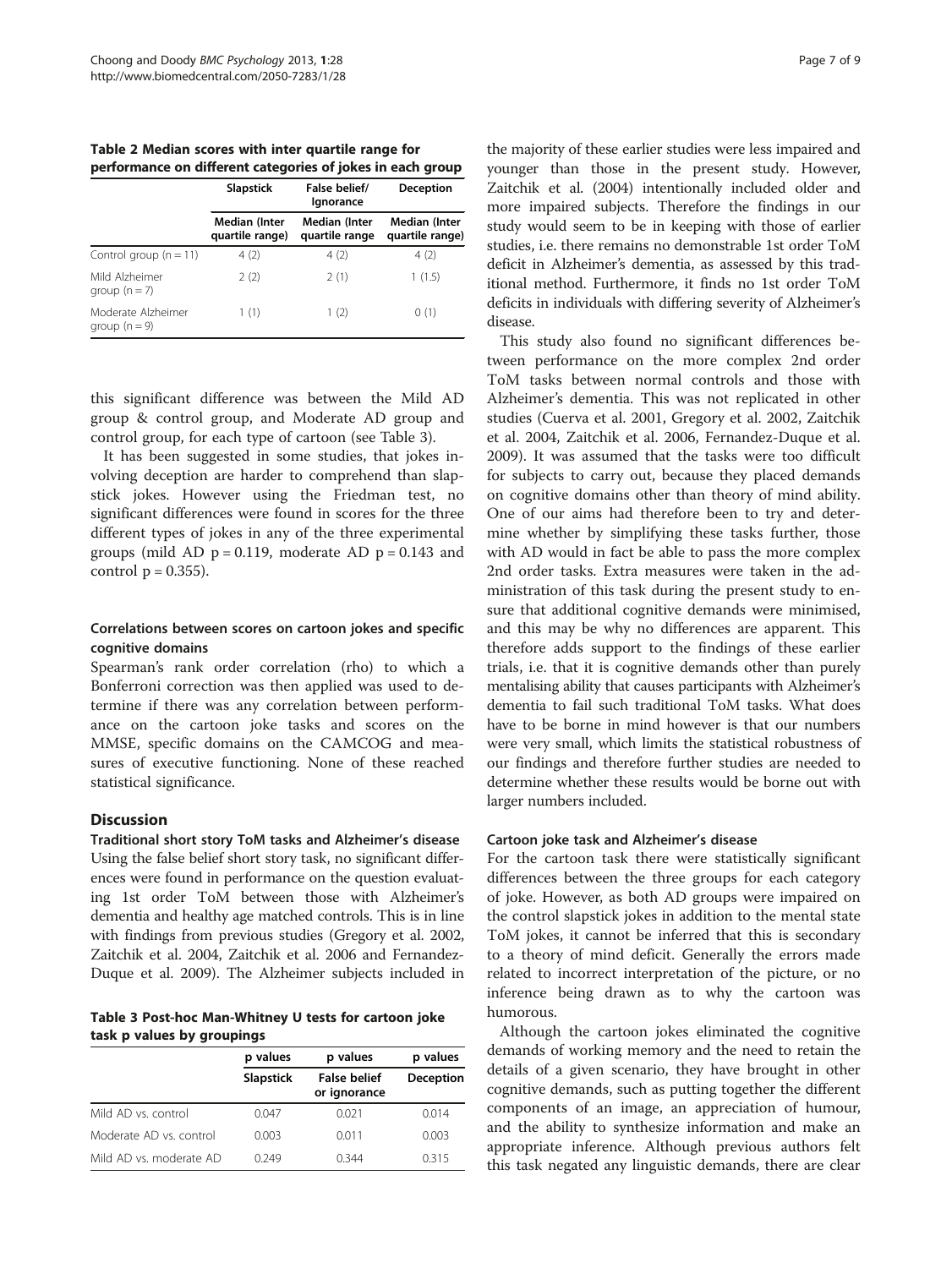<span id="page-7-0"></span>demands on language abilities, as the participant is required to communicate their answer in articulate terms for it to be counted as a correct answer and be given a correct score. It may be that the Alzheimer group simply found it more difficult to articulate the mental states of the characters in the jokes, which is potentially more a function of language, rather than ToM ability. We know that discourse declines significantly in the course of AD, becoming increasingly unorganized and empty, with uninformative speech, a great number of indefinite terms, meaningless sentences and the absence of relevant elements for the comprehension of the message expressed observed, as the disease progresses (Brandao et al. 2009). What this finding does demonstrate however, is that the use of these cartoon jokes is not appropriate in the assessment of ToM in AD.

# Cognitive tests

No significant differences were found in performance on cognitive tasks between those who passed and those who failed the 1st order ToM short story task. Statistical analysis was performed to try and determine if there was any correlation between performance on the cartoon joke task and MMSE, scores on each domain measured by the CAMCOG, total CAMCOG score and Frontal Assessment Battery score. If correlated, this may have given some indication as to other cognitive areas that may be impaired in the task completion. However, none of these correlations reached statistical significance. It is accepted however, that the significance level in measures of correlation are strongly influenced by sample size and therefore for small samples there may be moderate correlations that do not reach statistical significance (Pallant [2001](#page-8-0)). Equally, large numbers of correlations between experimental and cognitive measures do also increase the potential for type 1 errors, and therefore it is difficult to draw any firm conclusions in this regard from our results. It may be that larger numbers and a more robust neuropsychological assessment may have yielded significant correlations in contrast to the CAMCOG.

# Conclusion

The sample size of this study is clearly a major limitation in terms of being able to draw very strong conclusions from our findings. While we acknowledge that further study is required to confirm these findings, we feel that our study does add to the body of evidence that patients with AD do not have a specific ToM deficit as can be demonstrated by current tests. Perhaps more significantly, we have demonstrated that the alternative method of assessing ToM using cartoon jokes is not a suitable test to use in this population. It is challenging to measure theory of mind in isolation, without drawing on other cognitive requirements. The current tests would

not be suitable for use in a significant proportion of AD patients, as highlighted by the numbers that had to be excluded for failing control questions in the short story task. Furthermore, these tests have not been assessed in those with neuropsychiatric symptoms which as we know commonly occur in AD. While it is without doubt a highly interesting research question, it would seem that there is limited clinical application of these tests in day to day practice.

# Additional files

[Additional file 1:](http://www.biomedcentral.com/content/supplementary/2050-7283-1-28-S1.doc) Short story task. [Additional file 2:](http://www.biomedcentral.com/content/supplementary/2050-7283-1-28-S2.doc) Example of Slapstick Cartoon. [Additional file 3:](http://www.biomedcentral.com/content/supplementary/2050-7283-1-28-S3.doc) Example of False Belief/Ignorance Cartoon. [Additional file 4:](http://www.biomedcentral.com/content/supplementary/2050-7283-1-28-S4.doc) Example of Deception Cartoon.

### Competing interests

The authors declare that they have no competing interests.

### Authors' contributions

CC drafted the study design and proposal, carried out the theory of mind and cognitive assessments, performed the statistical analysis and drafted the manuscript. GD provided supervision at each stage of the study, from design to completion. Both authors read and approved the final manuscript.

### Acknowledgements

The authors would like to thank Dr. Helen L. Gallagher for providing and giving permission to use the cartoon jokes TOM assessments in this study.

### Author details

<sup>1</sup>Specialty Registrar, Mental Health Services for Older People Nottinghamshire Healthcare NHS Trust, Cherry Ward, Highbury Hospital, Highbury Road, Nottingham NG6 9DR, England. <sup>2</sup> Division of Psychiatry Professor of General Adult Psychiatry and Medical Education, University of Nottingham, Room C22, Institute of Mental Health Building, Jubilee Campus, Triumph Road, Nottingham NG8 1BB, England.

### Received: 4 January 2013 Accepted: 27 November 2013 Published: 5 December 2013

#### References

- Apperly, IA, Samson, D, Chiavarino, C, & Humphreys, GW. (2004). Frontal and left temporo-parietal contributions to theory of mind: neuropsychological evidence from a false belief task with reduced language and executive demands. Journal of Cognitive Neuroscience, 16, 1773–1784.
- Baron-Cohen, S, Leslie, A, & Frith, U. (1986). Does the autistic child have a "theory of mind"? Cognition, 21, 37–46.
- Baron-Cohen, S, Jolliffe, T, Mortimore, C, & Robertson, M. (1997). Another advanced test of theory of mind: evidence from very high functioning adults with autism or Asperger syndrome. Journal of Child Psychology and Psychiatry, 38, 813–822.
- Baron-Cohen, S, O'Riordan, M, Stone, V, Jones, R, & Plaisted, K. (1999). Recognition of faux Pas by normally developing children and children with asperger syndrome or high functioning autism. Journal of Autism and Developmental Disorders, 29(5), 407–418.
- Brandao, L, Castello, FG, van Dijk, TA, Parente, MA, & Pena-Casanova, J. (2009). Cognition & discourse production in Alzheimer's disease: using informative prompts. Psychology & Neuroscience (Online), 2(2), 147–155.
- Castiglioni, S, Pelati, O, Zuffi, M, Somalvio, F, Marino, L, Tentorio, T, & Franceschi, M. (2006). The Frontal Assessment Battery does not differentiate Frontotemporal dementia from Alzheimer's disease. Dementia and Geriatric Cognitive Disorders, 22, 125–131.
- Charlton, RA, Barrick, TR, Markus, HS, & Morris, RG. (2009). Theory of mind associations with other cognitive functions and brain imaging in normal aging. Psychology and Aging, 24(2), 338–348.